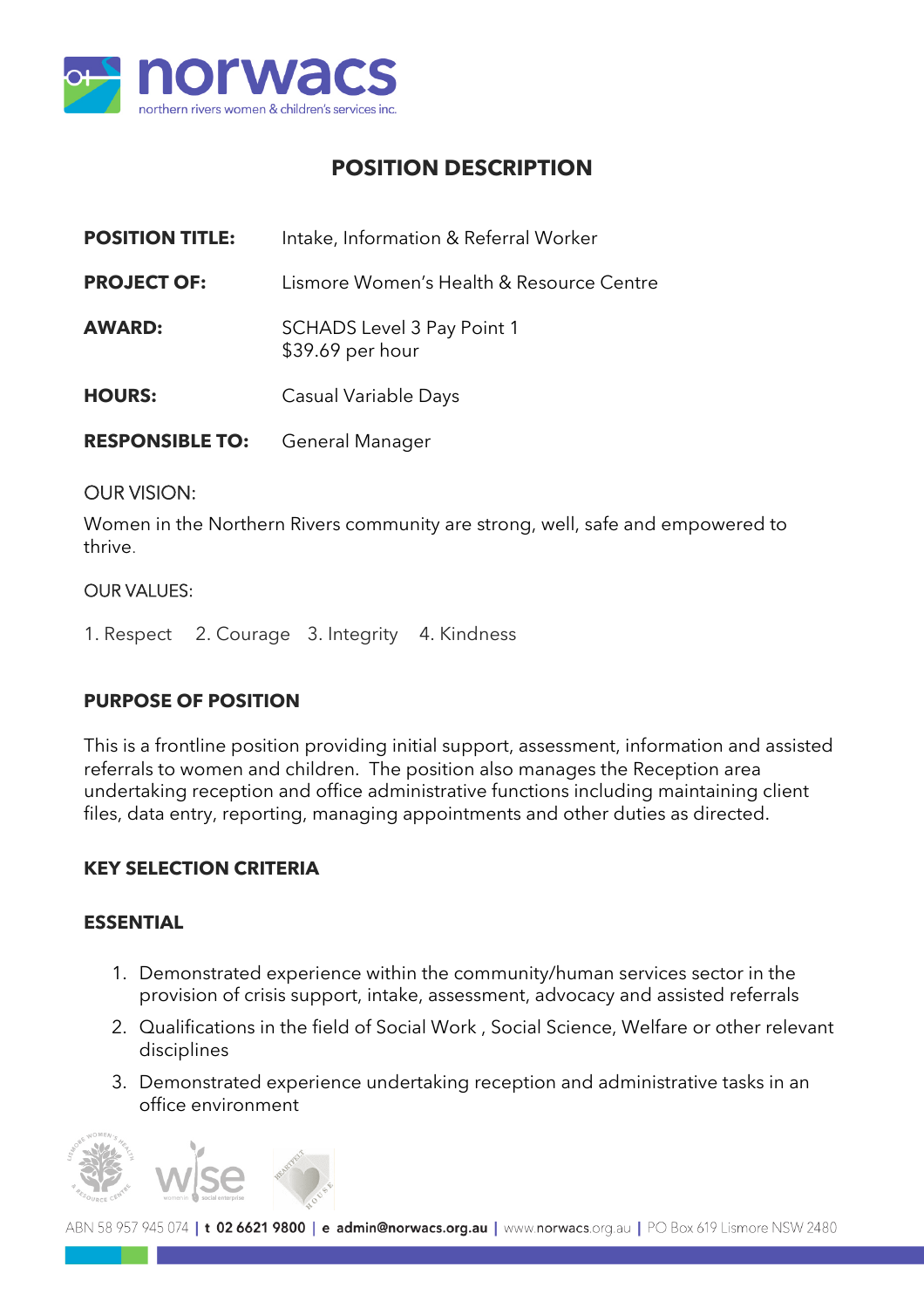

- 4. Demonstrated ability to work in a busy and demanding position in a professional and nonjudgmental manner with minimum supervision
- 5. Demonstrated experience in working with women and children escaping domestic violence
- 6. Demonstrated understanding of the issues faced when working with marginalized and disadvantaged population groups including Aboriginal women and children and the particular barriers they face
- 7. High level of computer literacy including demonstrated proficiency with the Microsoft Office suite
- 8. Excellent verbal and written communications skills, especially when dealing with clients in distress
- 9. Commitment to working within a holistic feminist framework
- 10.Working with Children Check.

# **DESIRABLE**

- 11.Demonstrated knowledge of the local service network and referral pathways supporting women and children
- 12. Demonstrated knowledge of Worker Health and Safety, EEO, Child Protection, Confidentiality and Privacy legislation as it impacts on community services, workers and clients.

# **STATEMENT OF DUTIES**

# **RECEPTION AND CLIENT ASSISTANCE**

- Provide client intake, assessment, drop-in support, information and assisted referrals either in person, by phone or email as requested
- Engage with clients in a professional manner on the basis of empowerment and self-determination principles
- Manage client and group records and data management systems
- Provide telephone reception for Women's Health & Resource Centre
- Undertake mandatory notifications to Department of Family and Community Services when required.

# **COMMUNITY AND SERVICE DEVELOPMENT**

- Participate in the planning and evaluation of the service
- Participate in relevant interagency collaborations and meetings.

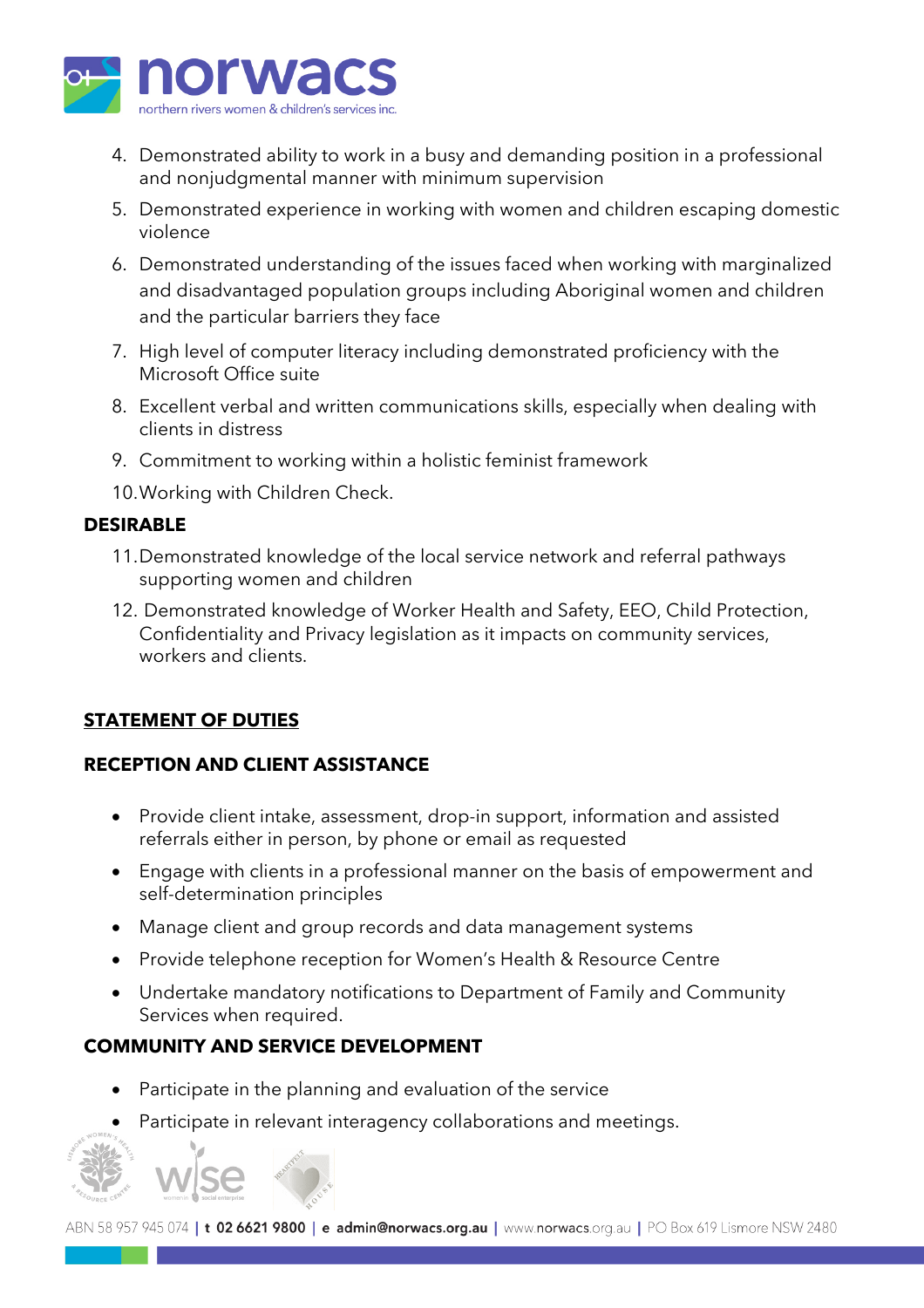

#### **OFFICE ADMINISTRATION**

- Maintain the Lismore Women's Health & Resource Centre resource and referral directory
- Manage the client payment system in conjunction with Finance Officer
- Maintain the kitchen and reception areas to be welcoming, comfortable and safe for clients
- Support centre staff in their duties where directed by the Manager
- Keep information resources in Waiting Room tidy and up to date.

#### **ADMINISTRATION**

- Maintain a high standard in all record keeping and administrative tasks including the opening, closing and archiving of hard copy filing system
- Maintain accurate, appropriate and up to date client and administrative records in accordance with the policies and procedures of the service, including the input into NSW Women's Health Database
- Participate in all processes to improve the administrative procedures of the service.

# **PROFESSIONAL AND ETHICAL PRACTICE**

- Respond in a respectful and professional to the women, co-workers and staff of other organisations and agencies
- Participate in monthly internal supervision
- Provide support and debriefing to co-workers as required
- Reflect and monitor the issues of personal vicarious trauma including the implementation of self-care strategies. Reporting this to the Manager for supervision
- Attend team meetings, participate in team decision making and contribute to the planning and review of procedures, policies and practices.
- Participate in performance appraisals annually or as determined by the Management Committee
- Follow the Code of Ethics, policies and procedures of the organisation
- Organise and participate in relevant community events and activities
- Network and build connections with other local and relevant services and service providers
- Participate in relevant interagency meetings
- Update and increase knowledge of local services available, relevant legislative changes, research, theory and practices in the field. Sharing this at team meetings

ABN 58 957 945 074 | t 02 6621 9800 | e admin@norwacs.org.au | www.norwacs.org.au | PO Box 619 Lismore NSW 2480